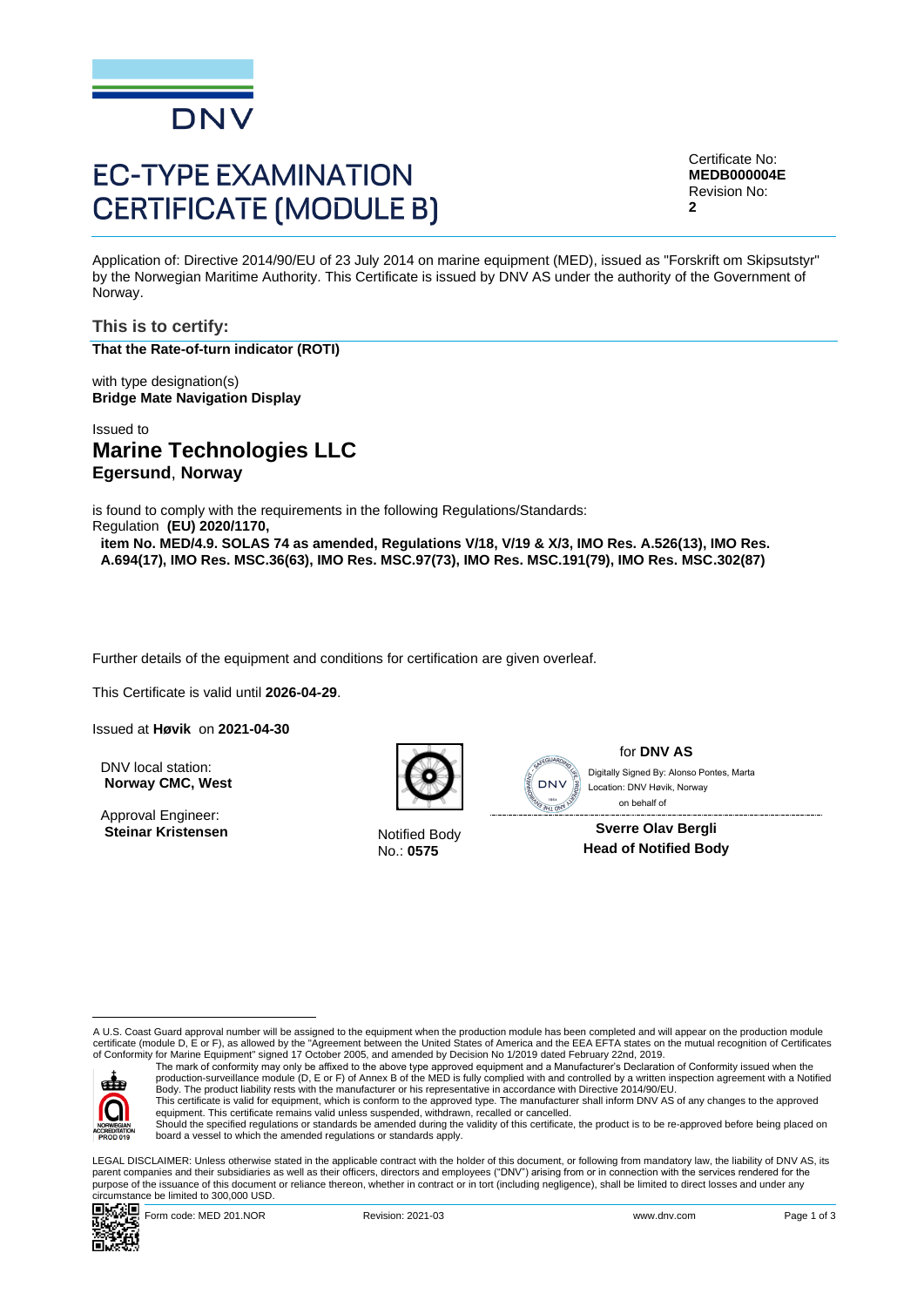

#### **Product description**

Bridge Mate Navigation Display Rate-of-Turn Indicator Indicator consists of the below modules:

| <b>Unit</b>         | <b>Component</b>             | <b>Note</b>                                       |  |
|---------------------|------------------------------|---------------------------------------------------|--|
| Computer            | MT-COMPUTER-300 or           | Computer with on-board DVI interface              |  |
|                     | MT-COMPUTER-400              |                                                   |  |
| Display             | Hatteland HD 13T21 MMD or    | DVI interface                                     |  |
|                     | Hatteland HD 17T22 MMD       |                                                   |  |
| Network switches    | Netgear GS728TP or           | 24 ports, 10/100/1000Mbs, PoE, RJ 45              |  |
|                     | MT-PoE-SWITCH-1080-8-PORT or | 8 ports, 10/100/1000Mbs, PoE, RJ 45               |  |
|                     | <b>ORing IGPS-1080-24V</b>   | 8 ports, 10/100/1000Mbs, PoE, RJ 45               |  |
| I/O Interface units | MT IOB mK2 (I/O card) or     | Listener according to IEC 61162-1 and IEC 61162-2 |  |
|                     |                              |                                                   |  |
|                     |                              | Thruster/Rudder Interface: +10V and 4-20mA        |  |
|                     | MT-PoE-IOB (I/O card)        | Listener and talker according to IEC 61162-1 and  |  |
|                     |                              | IEC 61162-2                                       |  |
| <b>Options</b>      |                              |                                                   |  |
| NMEA-CONVERTER      | MT-NMEA-CONVERTER            | Listener and talker according to IEC 61162-1 and  |  |
|                     |                              | IEC 61162-2                                       |  |
| <b>Input Device</b> | Keyboard Cherry / MT Type    |                                                   |  |

All units listed above are to be installed in a protected environment, i.e. indoor.

#### **Software modules Version**

• Operating System: Windows 8.1 Industrial Pro Embedded

• Bridge Mate Navigation Display: 1.6.x.x

## **Application/Limitation**

- The Bridge Mate Navigation Display Rate-of-Turn Indicator is to be connected to a source approved for output of rate-of-turn information
- The Bridge Mate Navigation Display may in addition repeat the following information:
	- o Course over Ground
	- o Wind
	- o Speed over Ground
	- o Depth
- The Bridge Mate Navigation Display is restricted to be used in MT Bridge Mate applications
- The Bridge Mate Navigation Display does not issue alerts, hence testing according to IEC 62923-1 and IEC 62923-2 is deemed as not being applicable.

| $\frac{1}{2}$ pc Examination accumunitation |              |            |                                                                                 |  |
|---------------------------------------------|--------------|------------|---------------------------------------------------------------------------------|--|
| <b>DNV</b>                                  | Document ID  | Rev.       | <b>Description</b>                                                              |  |
| No.                                         |              |            |                                                                                 |  |
| 45                                          | 1907-2-29-   | V1.1       | Manual: ORing, Quick Installation Guide for IGPS-1080-24V                       |  |
|                                             | IGPS-1080-1  |            |                                                                                 |  |
| 43                                          | 202-11136-01 | V1.0       | Manual: Netgear, Netgear GS728TP Hardware Installation Guide                    |  |
| 42                                          | MT-DEV-5648  | 1.0        | Manual: MT, Installation Manual MT-COMPUTER-300 WINDOWS 8.1                     |  |
| 40                                          | MT-DEV-5469  | 1.0        | Manual: MT, Maintenance manual for computer based systems                       |  |
| 39                                          | MT-DEV-0683  | 7.0        | Manual: MT, Overhead Indicator Display, User and Technical Manual               |  |
| 38                                          | MT-DEV-5653  | 2.0        | Manual: MT, Installation manual MT-COMPUTER-400 Operating Systems               |  |
| 37                                          | INB101192-1  | 16         | Manual: Hatteland, User Manual- Series X G2 Maritime Multi Display (MMD) models |  |
| 31                                          | 141011F      | 2014-03-11 | Report: TesLab, EMC and environmental test report for Netgear GS728TP           |  |
| 30                                          | MRA0000006   | 2          | Certificate: DNV, EU-MR-TA certificate for Maritime Multi Displays and Standard |  |
|                                             |              |            | Displays - Series X                                                             |  |
| 29                                          | 17A284F      | 2018-01-25 | Report: TesLab, EMC and environmental test report for MT-COMPUTER-400           |  |
| 28                                          | 17A283F      | 2018-01-25 | Report: TesLab, EMC and environmental test report for MT-COMPUTER-300           |  |

#### **Type Examination documentation**